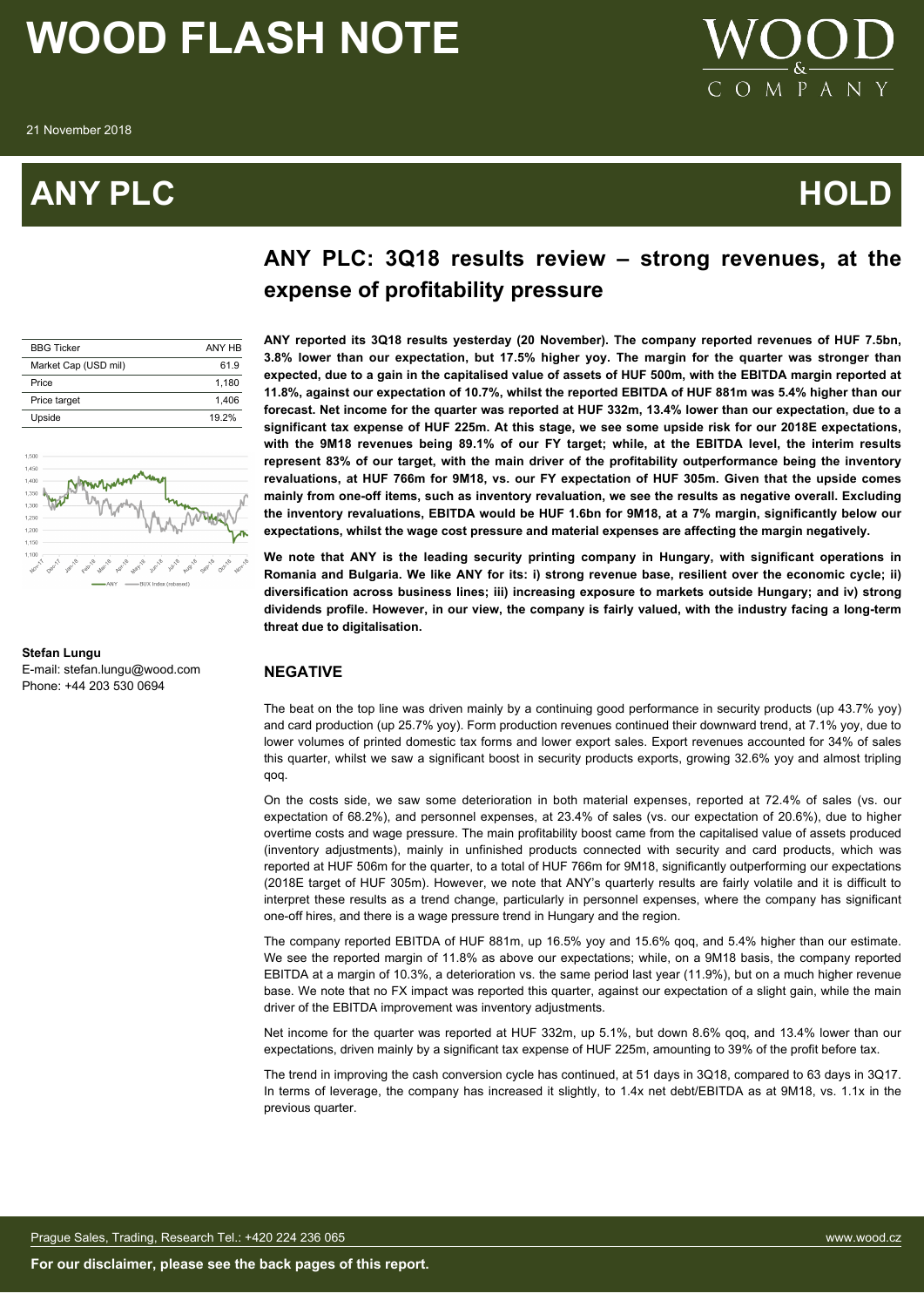### WOOD  $C$  O M  $\overline{P}$  A N Y

#### 21 November 2018

| ANY: 3Q18 results review    |          |          |          |          |          |          |           |       |          |           |                          |
|-----------------------------|----------|----------|----------|----------|----------|----------|-----------|-------|----------|-----------|--------------------------|
| (HUF <sub>m</sub> )         | 3017     | 4017     | 1018     | 2018     | 3Q18     | yoy      | qoq       | 3Q18E | vs. Wood |           | 2018E 9M18 as % of 2018E |
| <b>Revenues</b>             | 6,373    | 7.604    | 7.713    | 7.923    | 7,489    | 17.5%    | $-5.5%$   | 7,785 | $-3.8%$  | 25,950    | 89.1%                    |
| <b>Security Products</b>    | 1,589    | 1,680    | 2,678    | 2,315    | 2,283    | 43.7%    | $-1.4%$   |       |          | 7.248     | 100.4%                   |
| <b>Card Production</b>      | 1,907    | 2.711    | 2,218    | 2,528    | 2,397    | 25.7%    | $-5.2%$   |       |          | 6,608     | 108.1%                   |
| <b>Form Production</b>      | 2.404    | 2.568    | 2.363    | 2.665    | 2.233    | $-7.1%$  | $-16.2%$  |       |          | 10,602    | 68.5%                    |
| <b>Traditional Printing</b> | 391      | 437      | 227      | 356      | 469      | 19.9%    | 31.7%     |       |          | 1,143     | 92.0%                    |
| Other                       | 82       | 208      | 227      | 59       | 107      | 30.5%    | 81.4%     |       |          | 349       | 112.6%                   |
| <b>Material expenses</b>    | $-4,224$ | $-4,903$ | $-5,573$ | $-5.418$ | $-5.419$ | 28.3%    | $0.0\%$ - | 5,309 | 2.1%     | $-17,127$ | 95.8%                    |
| Personnel expenses          | $-1,528$ | $-1.714$ | $-1.739$ | $-1,580$ | $-1,750$ | 14.5%    | 10.8%     | 1,600 | 9.4%     | $-5,900$  | 85.9%                    |
| Other expenses              | 135      | $-137$   | 346      | $-163$   | 561      | 315.6%   | n.m.      | ÷     | n.m.     | $-45$     | n.m.                     |
| <b>EBITDA</b>               | 756      | 850      | 747      | 762      | 881      | 16.5%    | 15.6%     | 836   | 5.4%     | 2,878     | 83.0%                    |
| D <sub>8</sub> A            | $-268$   | $-276$   | $-286$   | $-278$   | $-280$   | 4.5%     | $0.7\%$ - | 275   | 1.8%     | $-1,101$  | 76.7%                    |
| <b>EBIT</b>                 | 488      | 573      | 461      | 484      | 601      | 23.1%    | 24.2%     | 560   | 7.3%     | 1,778     | 87.0%                    |
| <b>Financial result</b>     | $-23$    | $-23$    | $-23$    | $-24$    | $-25$    | 8.4%     | $5.9\%$ - | 24    | 4.3%     | $-133$    | 54.1%                    |
| Pre-tax profit              | 465      | 550      | 454      | 445      | 576      | 23.8%    | 29.6%     | 536   | 7.4%     | 1,645     | 89.6%                    |
| Tax                         | $-79$    | $-170$   | $-53$    | $-47$    | $-225$   | 184.2%   | 378.8% -  | 64    | 249.3%   | $-195$    | 166.4%                   |
| Net income                  | 386      | 380      | 401      | 397      | 351      | $-9.0%$  | $-11.6%$  | 472   | $-25.6%$ | 1,450     | 79.3%                    |
| <b>Minorities</b>           | 70       | 100      | 83       | 91       | 19       | $-72.6%$ | $-78.9%$  | 88    | $-78.2%$ | 295       | 65.7%                    |
| Net income for shareholders | 316      | 280      | 319      | 306      | 332      | 5.1%     | 8.6%      | 384   | $-13.4%$ | 1,155     | 82.8%                    |

Source: Company data, WOOD Research

| <b>ANY: 3Q18 results review</b>    |       |             |             |             |             |                    |                    |       |                |
|------------------------------------|-------|-------------|-------------|-------------|-------------|--------------------|--------------------|-------|----------------|
|                                    | 3Q17  | <b>4Q17</b> | <b>1Q18</b> | <b>2Q18</b> | <b>3Q18</b> | yoy                | qoq                |       | 3Q18E vs. WOOD |
| <b>EBITDA</b> margin               | 11.9% | 11.2%       | 9.7%        | 9.6%        | 11.8%       | $-0.10$ pp.        | 2.15pp.            | 10.7% | $1.03pp$ .     |
| <b>EBIT</b> margin                 | 7.7%  | 7.5%        | 6.0%        | 6.1%        | 8.0%        | $0.36pp$ .         | 1.92pp.            | 7.2%  | $0.83pp$ .     |
| Net Income margin                  | 6.1%  | 5.0%        | 5.2%        | 5.0%        | 4.7%        | $-1.37$ pp.        | $-0.32$ pp.        | 6.1%  | $-1.37$ pp.    |
| Net Income for shareholders margin | 5.0%  | 3.7%        | 4.1%        | 3.9%        | 4.4%        | $-0.52$ pp.        | $0.57$ pp.         | 4.9%  | $-0.49$ pp.    |
| Business lines as % of revenues    |       |             |             |             |             |                    |                    |       |                |
| <b>Security Products</b>           | 25%   | 22%         | 35%         | 29%         | 30%         | 5.55pp.            | 1.27pp.            |       |                |
| <b>Card Production</b>             | 30%   | 36%         | 29%         | 32%         | 32%         | $0.02pp$ .         | 0.00 <sub>pp</sub> |       |                |
| <b>Form Production</b>             | 38%   | 34%         | 31%         | 34%         | 30%         | $-0.08$ pp.        | $-0.04$ pp.        |       |                |
| <b>Traditional Printing</b>        | 6%    | 6%          | 3%          | 4%          | 6%          | $0.00DD$ .         | $0.02$ pp.         |       |                |
| Other                              | 1%    | 3%          | 3%          | 1%          | 1%          | $0.00pp$ .         | $0.01pp$ .         |       |                |
| <b>Export revenues</b>             | 2.567 | 3.559       | 2.582       | 2.823       | 2.547       | $-0.8%$            | $-9.8%$            |       |                |
| <b>Security Products</b>           | 334   | 152         | 227         | 161         | 443         | 32.6%              | 175.2%             |       |                |
| <b>Card Production</b>             | 68    | 1,018       | 239         | 276         | 123         | 80.9%              | $-55.4%$           |       |                |
| <b>Form Production</b>             | 2.105 | 2.227       | 2,023       | 2.278       | 1,882       | $-10.6%$           | $-17.4%$           |       |                |
| <b>Traditional Printing</b>        | 10    | 8           | 7           | 11          | 17          | 70.0%              | 54.5%              |       |                |
| Other                              | 50    | 154         | 86          | 97          | 82          | 64.0%              | $-15.5%$           |       |                |
| Export as % of total revenues      | 40%   | 47%         | 33%         | 36%         | 34%         | $-6.27$ pp.        | $-1.62$ pp.        |       |                |
| <b>Security Products</b>           | 21%   | 9%          | 8%          | 7%          | 19%         | $-0.02$ pp.        | $0.12$ pp.         |       |                |
| <b>Card Production</b>             | 4%    | 38%         | 11%         | 11%         | 5%          | $0.02$ pp.         | $-0.06$ pp.        |       |                |
| <b>Form Production</b>             | 88%   | 87%         | 86%         | 85%         | 84%         | $-0.03$ pp.        | $-0.01$ pp.        |       |                |
| <b>Traditional Printing</b>        | 3%    | 2%          | 3%          | 3%          | 4%          | 0.01 <sub>DD</sub> | 0.01 <sub>pp</sub> |       |                |
| Other                              | 61%   | 74%         | 38%         | 164%        | 77%         | $0.16$ pp.         | $-0.88$ pp.        |       |                |
| Receivable days                    | 63    | 65          | 82          | 62          | 50          | $-20.1%$           | $-18.7%$           |       |                |
| Inventory days                     | 38    | 39          | 42          | 37          | 42          | 10.6%              | 11.9%              |       |                |
| Pavable days                       | 35    | 37          | 40          | 42          | 42          | 20.3%              | $-1.9%$            |       |                |
| <b>Cash conversion cycle</b>       | 66    | 67          | 84          | 57          | 51          | $-23.7%$           | $-11.1%$           |       |                |

Source: Company data, WOOD Research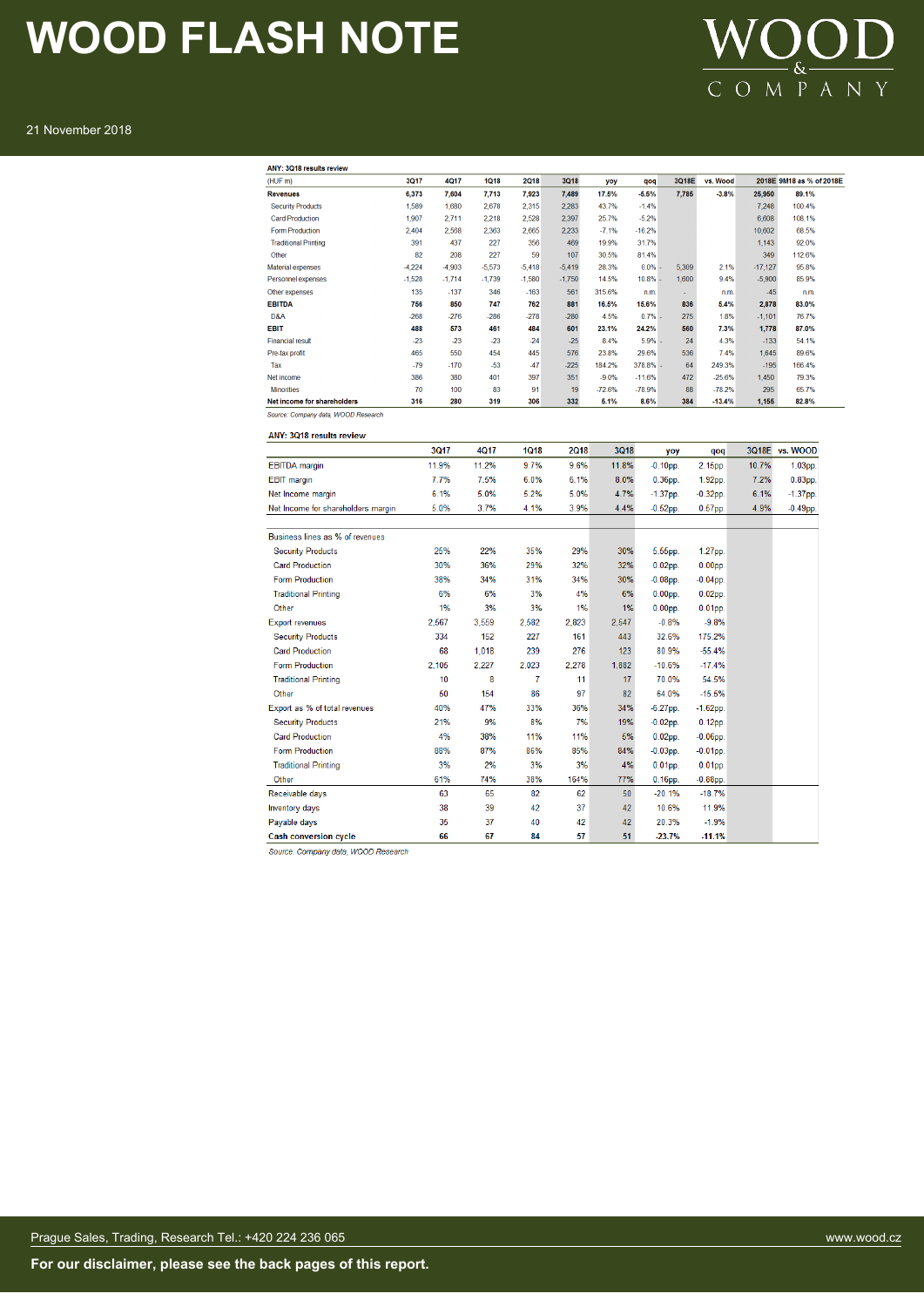

#### **ANY: quarterly revenues and EBITDA dynamics**



*Source: WOOD Research*

| Year  | <b>Sales</b> | <b>EBITDA</b> | EBIT    | <b>Net Income</b> | <b>EPS</b> | <b>P/E</b> | <b>EV/EBITDA</b> | <b>DPS</b> | <b>Dividend</b> |
|-------|--------------|---------------|---------|-------------------|------------|------------|------------------|------------|-----------------|
|       | (HUF m)      | (HUF m)       | (HUF m) | (HUF m)           | (HUF)      | (x)        | (x)              | (HUF)      | Yield           |
| 2015  | 21.366       | 2.277         | 1.366   | 932               | 63.0       | 14.3       | 6.0              | 73.0       | 8.1%            |
| 2016  | 24.911       | 2.977         | 1.969   | 1.202             | 81.3       | 13.2       | 6.6              | 65.0       | 6.1%            |
| 2017  | 26.181       | 3.068         | 1.998   | 1.040             | 70.3       | 19.0       | 8.3              | 84.0       | 6.3%            |
| 2018E | 25.950       | 2,878         | 1,778   | 1.155             | 78.1       | 15.1       | 8.0              | 76.5       | 6.5%            |
| 2019E | 27.830       | 3.049         | 1.931   | 1.243             | 84.0       | 14.0       | 7.7              | 78.1       | 6.6%            |
| 2020E | 27.247       | 3.060         | 1.926   | 1.190             | 80.5       | 14.7       | 7.7              | 84.0       | 7.1%            |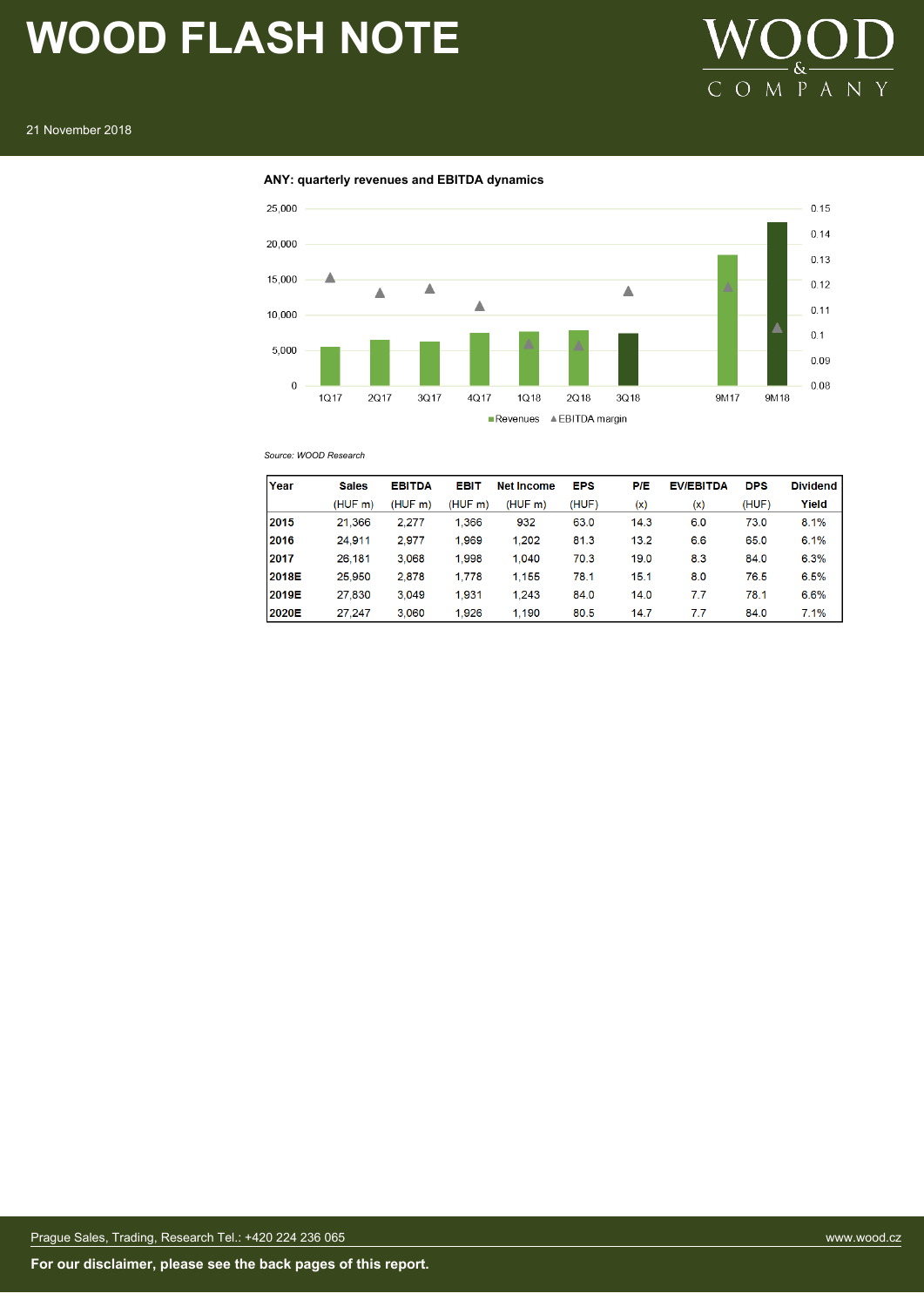

21 November 2018

### **DISCLAIMER**

#### **Important Disclosures**

*This research/commentary was prepared by the assignment of Budapest Stock Exchange Ltd. (registered seat: 1054 Budapest, Szabadság tér 7. Platina torony I. ép. IV. emelet; company registration number: 01-10-044764, hereinafter: BSE) under the agreement which was concluded by and between BSE and WOOD & Company Financial Services, a.s. (registered seat: námstí Republiky 1079/1a, 110 00 Praha 1, Czech Republic; company registration number: 265 03 808, hereinafter: Investment Service Provider)*

*BSE shall not be liable for the content of this research/commentary, especially for the accuracy and completeness of the information therein and for the forecasts and conclusions; the Service Provider shall be solely liable for these. The Service Provider is entitled to all copyrights regarding this research/commentary however BSE is entitled to use and advertise/spread it but BSE shall not modify its content.*

*This research/commentary shall not be qualified as investment advice specified in Point 9 Section 4 (2) of Act No. CXXXVIII of 2007 on Investment Firms and Commodity Dealers and on the Regulations Governing their Activities. Furthermore, this document shall not be qualified as an offer or call to tenders for the purchase, sale or hold of the financial instrument(s) concerned by the research/commentary.*

This investment research is published by WOOD & Company Financial Services, a.s. ("WOOD & Co") and/or one of its branches who are are authorised and regulated by the CNB as Home State regulator and in Poland by the KNF, in Slovakia by the NBS, in Italy by the CONSOB and in the UK by the FCA as Host State regulators.

| Wood<br><b>ANY</b><br>price<br>r for<br>: and<br>ratings<br>.stor<br>,,,,,,,<br> |                   |                  |                  |  |  |  |  |
|----------------------------------------------------------------------------------|-------------------|------------------|------------------|--|--|--|--|
| <b>Ratino</b>                                                                    |                   | Price<br>e targe |                  |  |  |  |  |
| 14.<br>220                                                                       | IULL<br>ш<br>---- |                  | <b>HU</b><br>406 |  |  |  |  |
|                                                                                  |                   |                  |                  |  |  |  |  |

#### **Explanation of Ratings**

**BUY:** The stock is expected to generate total returns of over 15% during the next 12 months as measured by the target price.

**HOLD:** The stock is expected to generate total returns of 0-15% during the next 12 months as measured by the target price.

**SELL:** The stock is expected to generate a negative total return during the next 12 months as measured by the target price.

RESTRICTED: Financial forecasts, and/or a rating and/or a target price is restricted from disclosure owing to Compliance or other regulatory/legal considerations such as a blackout period or a conflict of interest.

**NOT RATED:** Suspension of rating after 30 consecutive weekdays where the current price vis-a-vis the target price has been out of the range dictated by the current BUY/HOLD/SELL rating.

**COVERAGE IN TRANSITION:** Due to changes in the Research team, the disclosure of a stock's rating and/or target price and/or financial information are temporarily suspended.

#### **Equity Research Ratings (as of 21 November 2018)**

|                                 | Buy                    | Hold                        | Sell | Restricted | Not rated | Coverage in transition |
|---------------------------------|------------------------|-----------------------------|------|------------|-----------|------------------------|
| <b>Equity Research Coverage</b> | 52%                    | 41%                         |      | n.a.       | n.a.      | $\overline{a}$<br>1%   |
| <b>IB Clients</b>               | $\overline{ }$<br>l 7o | $\Delta$ 0<br>$\frac{1}{2}$ | n.a. | N.A        | n.a.      | n.a.                   |

#### **Securities Prices**

Prices are taken as of the previous day's close on the home market unless otherwise stated.

#### **Valuation & Risks**

Analysis of specific risks to set stock target prices highlighted in our investment case(s) are outlined throughout the report. For details of methodologies used to determine our price targets and risks related to the achi of the targets referred to in the main body of the report or at http://www.wood.cz in the Corporate Governance section.

Users should assume that the investment risks and valuation methodology in Daily news or flash notes not changing our estimates or ratings is as set out in the most recent substantive research note on that subject company and can be found on our website at [www.wood.com](https://research.wood.cz)

#### **Wood Research Disclosures (as of 21 November 2018)**

| Company                         | <b>Disclosures</b> |
|---------------------------------|--------------------|
| Alior Bank                      | $\overline{5}$     |
| AmRest                          | $\overline{5}$     |
| Astarta                         | 5                  |
| AT&S                            | 5                  |
| Bogdanka                        | $\overline{5}$     |
| <b>BRD</b>                      | 5                  |
| <b>Bucharest Stock Exchange</b> | $\overline{5}$     |
| <b>BZ WBK</b>                   | $\sqrt{5}$         |
| CA Immo                         | 5                  |
| CCC                             | $\overline{5}$     |
| CD Projekt                      | $\overline{5}$     |
| CETV                            | 5                  |
| CEZ                             | $\,$ 5 $\,$        |
| Ciech                           | $\sqrt{5}$         |
| Conpet                          | $\overline{1}$     |
| <b>Cyfrowy Polsat</b>           | $\,$ 5 $\,$        |
| Dino                            | $\overline{5}$     |
|                                 |                    |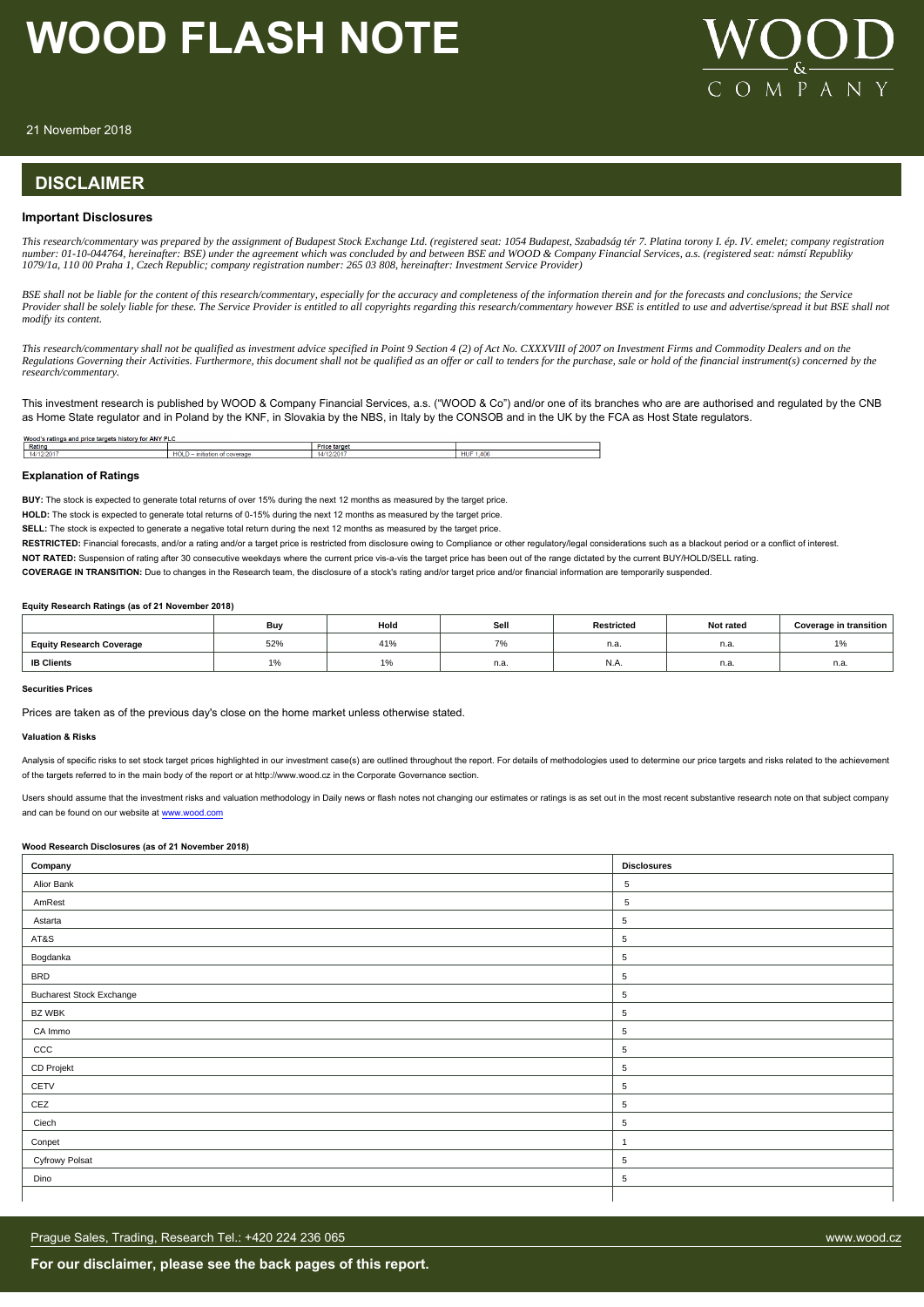

#### 21 November 2018

| DO&CO                             | 1, 5                                                                           |
|-----------------------------------|--------------------------------------------------------------------------------|
| Electrica                         | $\,$ 5 $\,$                                                                    |
| Enea                              | $\sqrt{5}$                                                                     |
| Energa                            | $\sqrt{5}$                                                                     |
| Erste Group Bank                  | $\sqrt{5}$                                                                     |
| Eurocash                          | $\sqrt{5}$                                                                     |
| Fortuna                           | $\,$ 5 $\,$                                                                    |
| S.C. Fondul Proprietatea S.A.     | 1, 4, 5                                                                        |
| Getin Noble Bank                  | $\,$ 5 $\,$                                                                    |
| GTC                               | $\,$ 5 $\,$                                                                    |
| Handlowy                          | $\,$ 5 $\,$                                                                    |
| <b>ING BSK</b>                    | $\,$ 5 $\,$                                                                    |
| Immofinanz                        | $\,$ 5 $\,$                                                                    |
| $\ensuremath{\mathsf{IPF}}$       | $\,$ 5 $\,$                                                                    |
| <b>ITG</b>                        | 1, 3                                                                           |
| <b>JSW</b>                        | $\sqrt{5}$                                                                     |
| Kernel                            | $\sqrt{5}$                                                                     |
| KGHM                              | $\sqrt{5}$                                                                     |
| Komercni                          | $\sqrt{5}$                                                                     |
| Kruk                              | $\sqrt{5}$                                                                     |
| Lotos                             | $\sqrt{5}$                                                                     |
| LPP                               | $\,$ 5 $\,$                                                                    |
| mBank                             | $\,$ 5 $\,$                                                                    |
| MedLife                           | 1, 2, 3                                                                        |
| Millennium                        | $\sqrt{5}$                                                                     |
| <b>MOL</b>                        | $\,$ 5 $\,$                                                                    |
| <b>MONETA Money Bank</b>          | 1, 2, 3, 5                                                                     |
| Netia                             | $\,$ 5 $\,$                                                                    |
| OMV                               | 5                                                                              |
| Orange PL                         | $\sqrt{5}$                                                                     |
| Pekao                             | $\sqrt{5}$                                                                     |
| PGE                               | $\sqrt{5}$                                                                     |
| <b>Philip Morris</b>              | $\sqrt{5}$                                                                     |
| PKO BP                            | 1, 2, 3, 5                                                                     |
| PKN Orlen                         | $\,$ 5 $\,$                                                                    |
| PKP Cargo                         | $\,$ 5 $\,$                                                                    |
| PZU                               | $\sqrt{5}$                                                                     |
| $\ensuremath{\mathsf{RB}}\xspace$ | $\overline{\mathbf{5}}$                                                        |
| RC <sub>2</sub>                   | $\ensuremath{\mathsf{4}}$                                                      |
| Romgaz                            | $\overline{5}$                                                                 |
| SIF <sub>2</sub>                  | $10\,$                                                                         |
| SNP - OMV Petrom                  | 3, 5                                                                           |
| O <sub>2</sub> CR                 | $\ensuremath{\mathsf{1}}$ , $\ensuremath{\mathsf{4}}, \ensuremath{\mathsf{5}}$ |
| Banca Transilvania                | $\,$ 5 $\,$                                                                    |
| Transelectrica                    | $\mathbf{5}$                                                                   |
| Transgaz                          | 1, 5                                                                           |
| Unipetrol                         | $\mathbf{5}$                                                                   |
| $\ensuremath{\mathsf{WSE}}$       | $\mathbf 1$                                                                    |
| Warimpex                          | 1, 5                                                                           |

#### **Description**

Banking services.

1 The company currently is, or in the past 12 months was, a client of Wood & Co or its affiliated companies for the provision of investment banking services.

2 In the past 12 months, Wood & Co or its affiliated companies have received compensation for Corporate Finance/Investment Banking services from this company.

3 In the past 12 months, Wood & Co or any of its affiliated companies have been lead manager, co-lead manager or co-manager of a public offering of the company's financial instruments.

4 Wood & Co acts as corporate broker to this company and/or Wood & Co or any of its affiliated companies may have an agreement with the company relating to the provision of Corporate Finance/Investment

5 Wood & Co or any of its affiliated companies is a market maker or liquidity provider in relation to securities issued by this company.

6 In the past 12 months, Wood & Co, its partners, affiliated companies, officers or directors, or any authoring analyst involved in the preparation of this investment research has provided services to the company for remuneration, other than normal course investment advisory or trade execution services.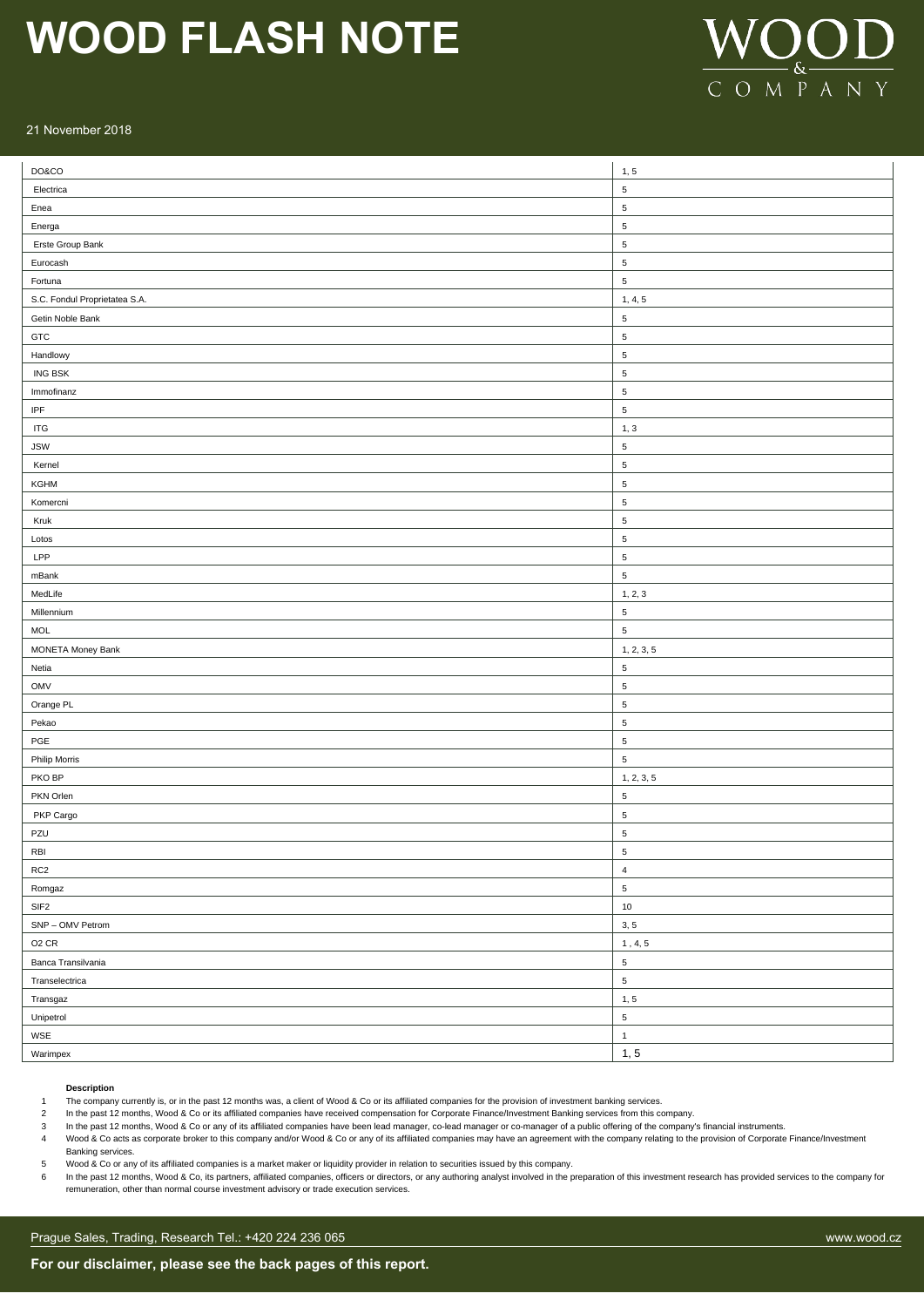

#### 21 November 2018

- Those persons identified as the author(s) of this investment research, or any individual involved in the preparation of this investment research, have purchased/received shares in the company prior to a public offering of those shares, and the price at which they were acquired along with the date of acquisition are disclosed above.
- 8 The authoring analyst, a member of the authoring analyst's household, or any individual directly involved in the preparation of this investment research has a direct ownership position in securities issued by this company.
- 9 A partner, director, officer, employee or agent of Wood & Co and its affiliated companies, or a member of his/her household, is an officer, or director, or serves as an advisor or board member of this company. 10 As of the month end immediately preceding the date of publication of this investment research Wood & Co or its affiliate companies, in the aggregate, beneficially owned 1% or more of any class of the total issued
- share capital or other common equity securities of the company or held a material non-equity financial interest in this company.
- 11 As of the month end immediately preceding the date of publication of this investment research the relevant company owned 1% or more of any class of the total issued share capital in Wood & Co or any of its affiliated companies.
- 12 Other specific disclosures as described above

The authoring analysts who are responsible for the preparation of this investment research have received (or will receive) compensation based upon (among other factors) the Corporate Finance/Investment Banking revenues and general profits of Wood & Co. However, such authoring analysts have not received, and will not receive, compensation that is directly based upon or linked to one or more specific Corporate Finance/Investment Banking activities, or to recommendations contained in the investment research.

Wood & Co and its affiliated companies may have a Corporate Finance/Investment Banking or other relationship with the company that is the subject of this investment research and may trade in any of the designated investments mentioned herein either for their own account or the accounts of their customers, in good faith or in the normal course of market making. Accordingly, Wood & Co or their affiliated companies, principals or employees (other than the authoring analyst(s) who prepared this investment research) may at any time have a long or short position in any such designated investments, Related designated investments or in options, futures or other derivative instruments based thereon.

Wood & Co manages conflicts of interest arising as a result of preparation and publication of research through its use of internal databases, notifications by the relevant employees and Chinese Walls as monitored by Compliance. For further details see our website at www.wood.com in the Section Corporate Governance or via the link http://www.wood.com/research.html

The information contained in this investment research has been compiled by Wood & Co from sources believed to be reliable, but (with the exception of the information about Wood & Co) no representation or warranty, express or implied, is made by Wood & Co, its affiliated companies or any other person as to its fairness, accuracy, completeness or correctness. Wood & Co has not independently verified the facts, assumptions, and estimates contained herein. All estimates, opinions and other information contained in this investment research constitute Wood & Co's judgement as of the date of this investment research, are subject to change without notice and are provided in good faith but without legal responsibility or liability.

Wood & Co salespeople, traders, and other professionals may provide oral or written market commentary or trading strategies to our clients and our proprietary trading desk that reflect opinions that are contrary to the opinions expressed in this investment research. Wood & Co's affiliates, proprietary trading desk, and investing businesses may make investment decisions that are inconsistent with the recommendations or views expressed in this investment research.

This investment research is provided for information purposes only and does not constitute an offer or solicitation to buy or sell any designated investments discussed herein in any jurisdiction where such offer or solicitation would be prohibited. As a result, the designated investments discussed in this investment research may not be eligible for sale in some jurisdictions. This investment research is not, and under no circumstances should be construed as, a solicitation to act as a securities broker or dealer in any jurisdiction by any person or company that is not legally permitted to carry on the business of a securities broker or dealer in that jurisdiction. This material is prepared for general circulation to clients and does not have regard to the investment objectives, financial situation or particular needs of any particular person. Investors should obtain advice based on their own individual circumstances before making an investment decision. To the fullest extent permitted by law, none of Wood & Co, its affiliated companies or any other person accepts any liability whatsoever for any direct or consequential loss arising from or in connection with the use of this material.

#### **For United Kingdom or European Residents:**

This investment research is for persons who are Eligible Counterparties or Professional Clients only and is exempt from the general restrictions in section 21 of the Financial Services and Markets Act 2000 (or any analogous legislation) on the communication of invitations or inducements to engage in investment activity on the grounds that it is being distributed in the United Kingdom only to persons of a kind described in Article 19(5) (Investment Professionals) and 49(2) (High Net Worth companies, unincorporated associations etc) of the Financial Services and Markets Act 2000 (Financial Promotion) Order 2005 (as amended). It is not intended to be distributed or passed on, directly or indirectly, to any other class of persons. This material is not for distribution in the United Kingdom or Europe to retail clients, as defined under the rules of the Financial Conduct Authority.

#### **For United States Residents:**

This investment research distributed in the United States by WOOD&Co, and in certain instances by Brasil Plural Securities LLC ('Brasil Plural'), a U.S registered broker dealer, only to "major U.S. institutional investors", as defined under Rule 15a-6 promulgated under the US Securities Exchange Act of 1934, as amended, and as interpreted by the staff of the US Securities and Exchange Commission. This investment research is not intended for use by any person or entity that is not a major U.S institutional investor. If you have received a copy of this research and are not a major U.S institutional investor, you are instructed not to read, rely on or reproduce the contents hereof, and to destroy this research or return it to WOOD&Co or to Brasil Plural. Analyst(s) preparing this report are employees of WOOD&Co who are resident outside the United States and are not associated persons or employees of any US registered broker-dealer. Therefore the analyst(s) are not be subject to Rule 2711 of the Financial Industry Regulatory Authority (FINRA) or to Regulation AC adopted by the U.S Securities and Exchange Commission (SEC) which among other things, restrict communications with a subject company, public appearances and personal trading in securities by a research analyst. Any major U.S Institutional investor wishing to effect transactions in any securities referred to herein or options thereon should do so by contacting a representative of Brasil Plural Securities LLC. Brasil Plural is a broker-dealer registered with the SEC and a member of FINRA and the Securities Investor Protection Corporation. Its address is 545 Madison Avenue, 8th Floor, New York, NY 10022 and its telephone number is 212-388-5613. WOOD&Co is not affiliated with Brasil Plural Securities LLC or any other U.S registered broker-dealer.